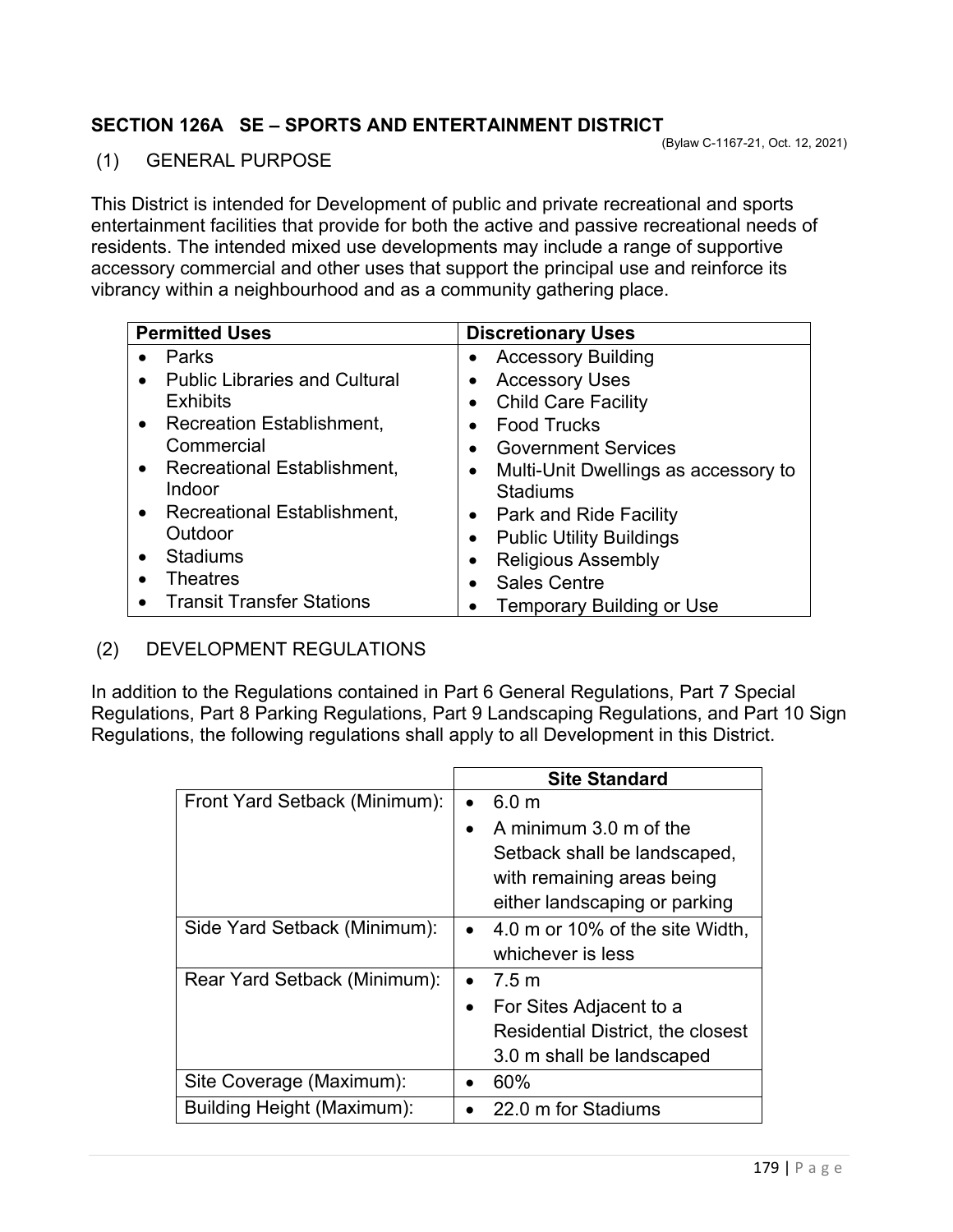|                                                                  | 16.0 m for all other uses            |
|------------------------------------------------------------------|--------------------------------------|
| Density (Minimum):                                               | • 75 units per net hectare           |
| <b>Common Amenity Area for</b><br>Multi-Unit Dwellings (Minimum) | 7.5 m <sup>2</sup> per Dwelling Unit |

## (3) ADDITIONAL REGULATIONS

- (a) Accessory Use developments shall support neighbourhood vibrancy and the Site as a community gathering place, and may include:
	- (i) Eating & Drinking Establishments (e.g. restaurants, bars, microbreweries);
	- (ii) Professional and Office Services (e.g. team offices);
	- (iii) Retail Sales (e.g. team sales, equipment services);
	- (iv) Private Health Service (e.g. sports medicine, etc.); and,
	- (v) Other Accessory Uses that conform to the District's purpose.
- (b) Temporary Buildings and Uses for on-Site events (e.g. farmer's markets, flea markets, and similar activities) shall not conflict with the normal development operations of the Principal Use and shall be in consideration of seasonal use variation and/or non-peak time usage.
- (c) Multi-Unit Dwellings shall be accessory to a Stadium use, not exceed 1.0 hectare in Site area, and be integrated with on-site development to the satisfaction of the Development Officer.
- (d) Religious Assembly, notwithstanding Section 73 (2), shall not have associated living quarters.
- (4) URBAN DESIGN REGULATIONS
	- (a) Buildings shall incorporate enhanced architectural design and standards that include:
		- (i) Use of high-quality building materials with varied finish and textures;
		- (ii) Use of multiple complementary colours for interest;
		- (iii) Articulate Building walls and enhanced main Building entrances;
		- (iv) Variations in roof lines; and,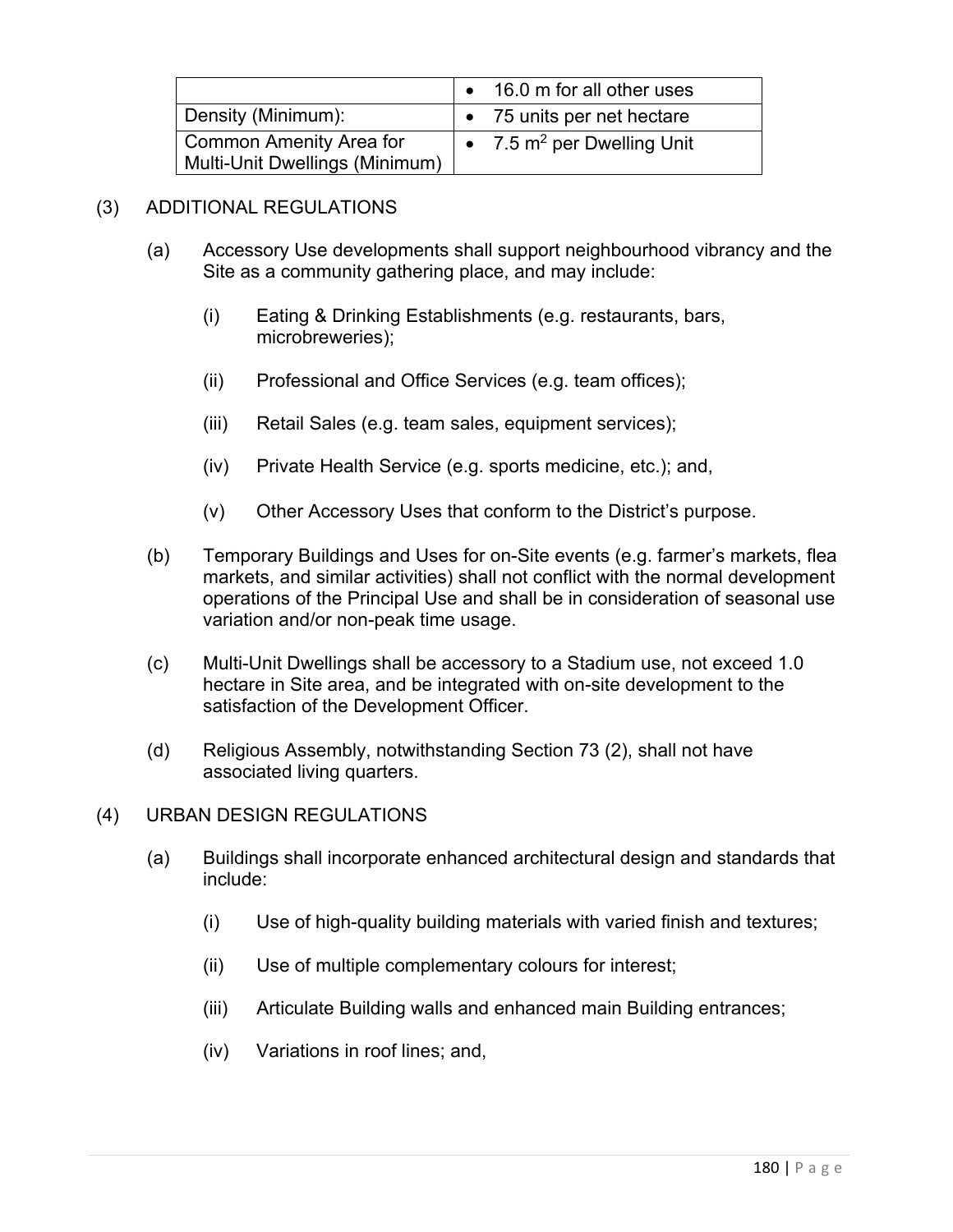- (v) Utility and mechanical systems shall be screened at ground level by Landscaping, solid fencing, or otherwise be incorporated into Building design, all to the satisfaction of the Development Officer.
- (b) Site design shall pursue a high-quality on-Site design and integration of buildings, parking and circulation, and landscaping by:
	- (i) Site design shall consider the principles of Crime Prevention Through Environmental Design (CPTED) to enhance public safety;
	- (ii) Public gathering areas provided shall incorporate enhanced visitor comfort and sense of place elements including, but not limited to: public art; shade structures; enhanced landscaping; seating areas; lighting; and, other similar features;
	- (iii) Outdoor eating areas shall not impede pedestrian circulation at the discretion of the Development Officer;
	- (iv) All permanent Site lighting shall use fixtures that minimize off-Site glare and be directed downward to maintain dark-sky conditions;
	- (v) On-Site vehicle parking areas shall be designed to minimize vehicular conflicts, ensure emergency vehicle circulation, be attractively landscaped, and ensure that Site ingress and egress are safe and efficient in moving traffic to and from public roadways with all being to the satisfaction of the Development Officer;
	- (vi) Maximize pedestrian safety by use of internal traffic signs to manage flow, diagonal painted asphalt markings to define major pedestrian routes, and minimize conflicts points with vehicles;
	- (vii) Provide safe, convenient, and universally accessible vehicle drop-off areas near to public entrances;
	- (viii) Include bicycle parking stalls within 10 metres of public entrances that do not impede pedestrian circulation or building access;
	- (ix) Setback areas abutting Residential Districts shall use berms and/or enhanced Landscaping elements to mitigate any undesirable visual impacts if, in the opinion of Development Officer, there is a likelihood that the proposed development will generate undesirable impact on surrounding sites, such as poor appearance, excessive noise, light, odours, traffic, litter or dust;
	- (x) Native trees, plants, and xeriscaping shall be used to minimize the need for supplemental water, and bio-retention areas may be utilized where appropriate and integrated within the Site; and,